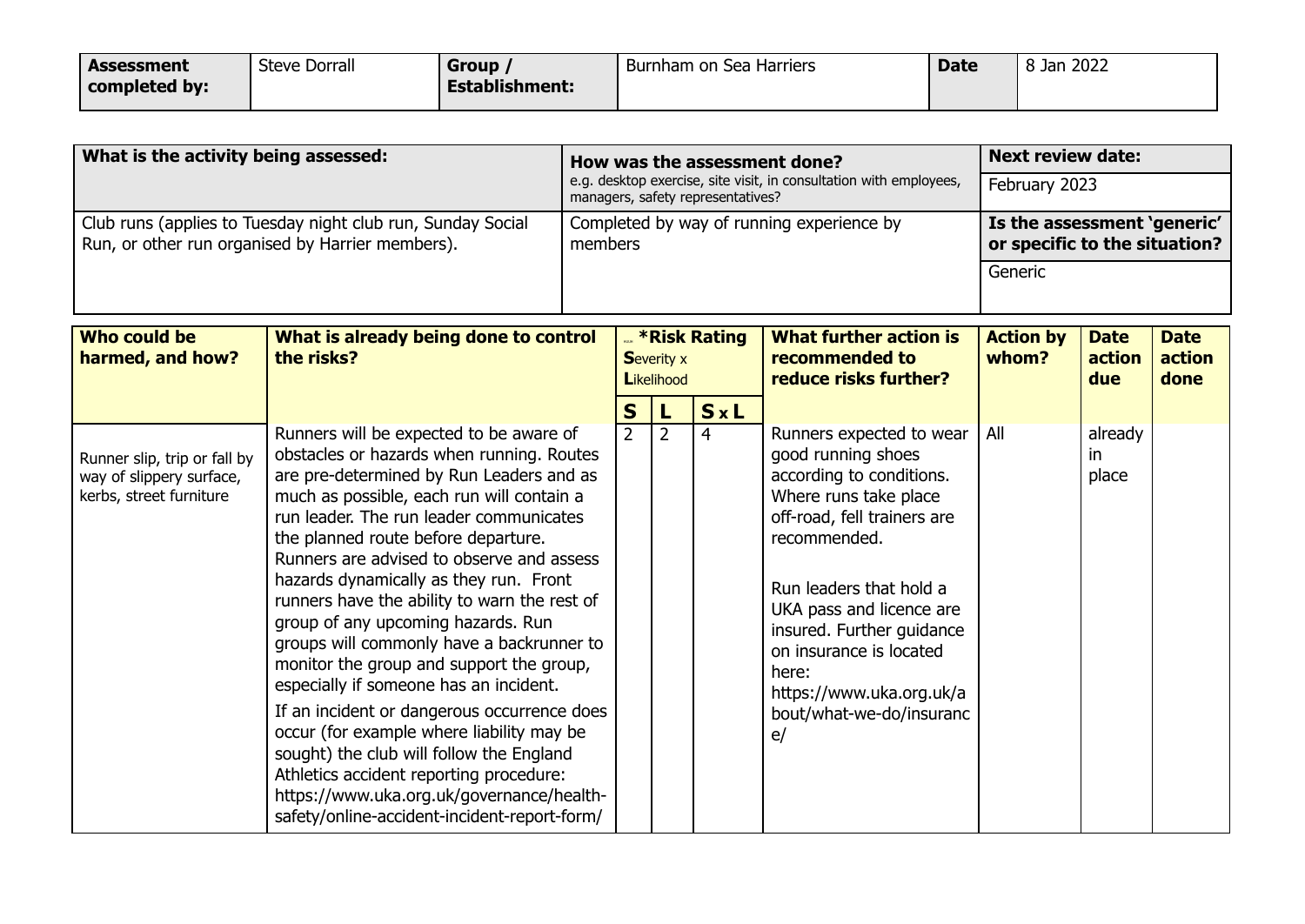| Environmental - winter<br>running (dark)                                           | Tuesday night club runs (October - March)<br>are commonly run in the dark. Routes are<br>planned that have adequate street lighting;<br>some routes include areas that have no<br>lighting, so runners will be expected to<br>wear hi-viz clothing, head-torches/body<br>lights to increase visibility | 3              | $\mathbf{1}$   | 3              | Club runs are split into<br>groups led by EA qualified<br>run leaders. Each group<br>run at a predetermined<br>pace which is posted on<br>Facebook where runners<br>can choose an<br>appropriate group to run<br>with. Groups run together<br>to support each other and<br>for safety. The club<br>strongly recommends that<br>runners wear running<br>lights and hi-viz materials<br>in line with UK Athletics<br>guidance/insurance. | All | already<br>in<br>place |  |
|------------------------------------------------------------------------------------|--------------------------------------------------------------------------------------------------------------------------------------------------------------------------------------------------------------------------------------------------------------------------------------------------------|----------------|----------------|----------------|----------------------------------------------------------------------------------------------------------------------------------------------------------------------------------------------------------------------------------------------------------------------------------------------------------------------------------------------------------------------------------------------------------------------------------------|-----|------------------------|--|
| Environmental - summer<br>running                                                  | Club runs include (but not limited to)<br>off-road routes such as<br>Burnham/Berrow/Brean Beach, Brean<br>Down, Brent Knoll, Crooks Peak, Quantocks<br>where slips trips, twists may occur. Issues<br>with tides and mud.                                                                              | $\overline{2}$ | $\overline{2}$ | $\overline{4}$ | Runners are familiar with<br>the routes and can run at<br>own pace. Run leaders<br>check tide times before<br>running on the beach.<br>Assessment of a run route<br>can be made by a run<br>leader prior to the clubrun<br>to check conditions. Runs<br>are commonly organised<br>from the Bay Centre or<br>alternative locations<br>where runners do not<br>wish to run an off-road<br>route.                                         | All | already<br>in<br>place |  |
| Animals - potential<br>collision whilst running<br>(stray dogs, long leads<br>etc) | Runners run as groups but must observe<br>other users, creating space and avoiding<br>contact between pedestrians, dogs, cyclists<br>or other users.                                                                                                                                                   | 3              | $\mathbf{1}$   | 3              | Contact with animals and<br>other users can happen,<br>however, front runners<br>are asked to let everyone<br>know of any oncoming                                                                                                                                                                                                                                                                                                     | All | already<br>in<br>place |  |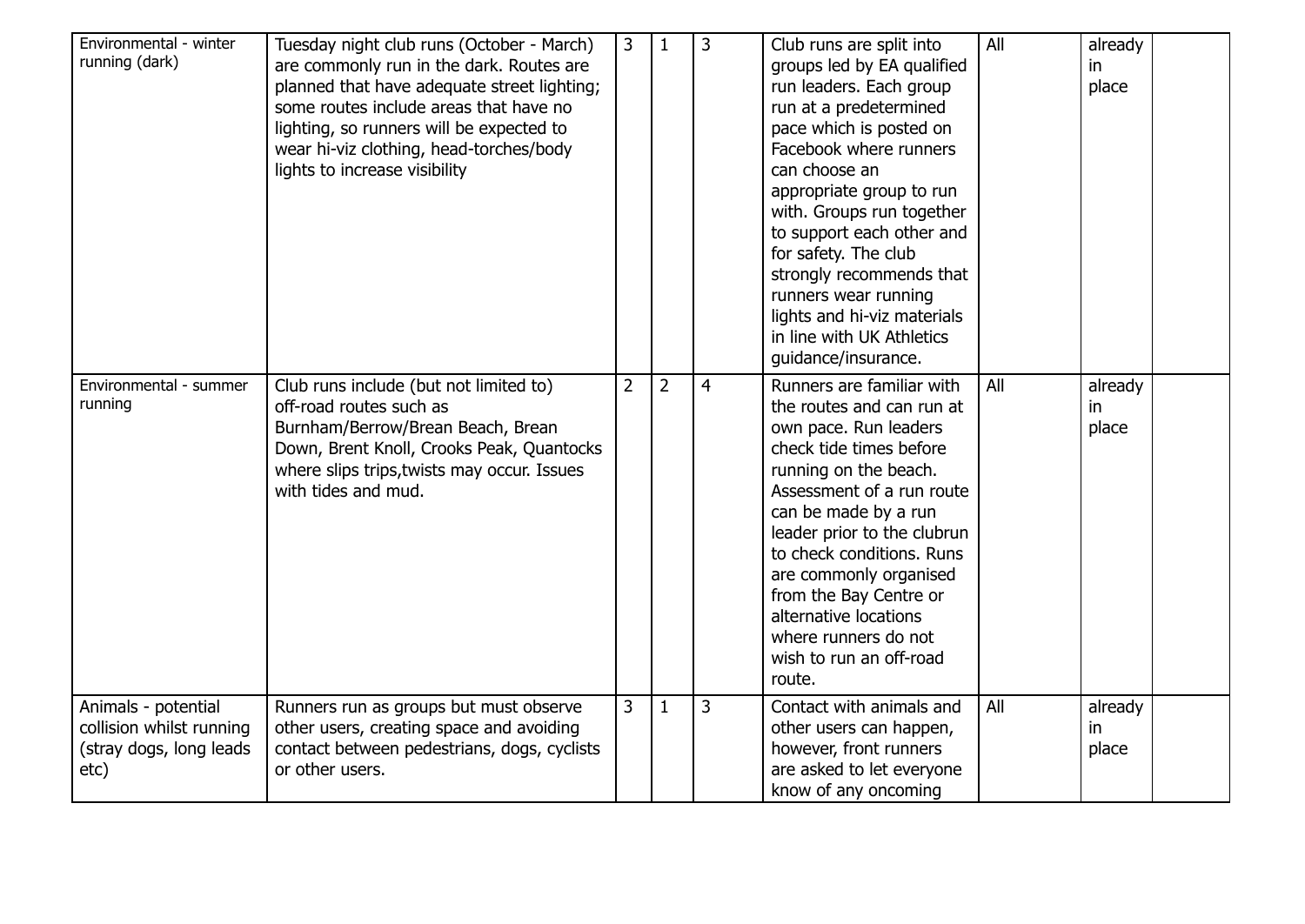|                                                                                                                                                                                      |                                                                                                                                                                                                                                                                                                                                                                                                                                                                                                                                        |                |                |                | people, animals or<br>hazards.                                                                                                                                                                                              |                                                                                        |                        |  |
|--------------------------------------------------------------------------------------------------------------------------------------------------------------------------------------|----------------------------------------------------------------------------------------------------------------------------------------------------------------------------------------------------------------------------------------------------------------------------------------------------------------------------------------------------------------------------------------------------------------------------------------------------------------------------------------------------------------------------------------|----------------|----------------|----------------|-----------------------------------------------------------------------------------------------------------------------------------------------------------------------------------------------------------------------------|----------------------------------------------------------------------------------------|------------------------|--|
| Weather - Variable<br>conditions that can<br>cause runners to<br>overheat/dehydrate in<br>warm conditions.<br>Feel cold, possible drop<br>in temperature in cold,<br>wet conditions. | Forecasts checked prior to run and runners<br>can make the decision not to run in<br>inclement weather. Run Leaders<br>communicate with each prior to the club<br>run and announcements are made on the<br>Harriers Facebook page. Suitable clothing to<br>be worn for the conditions including<br>jackets, hi-viz clothing, lights etc. Runs can<br>be cut short, shelter sought or return to<br>base/cars if there are signs that conditions<br>are inappropriate for running or runners are<br>cold/struggling with the conditions. | $\overline{4}$ | $\overline{2}$ | 8              | Forecasts checked prior ro<br>run. Runners are<br>encouraged to wear<br>appropriate clothing for<br>the conditions.<br>Run Leaders reserve the<br>right to postpone a run if<br>conditions are deemed<br>dangerous e.g. icy | All, but<br>Run<br>Leaders<br>can decide<br>whether to<br>run and<br>suitable<br>route | already<br>in<br>place |  |
| Injury - Potential injury<br>to runners during a<br>club run. Injuries can<br>include muscle strains,<br>twists, injuries from<br>falls.                                             | Runners are aware that they run at their<br>own risk, but should let others know if they<br>start to feel unwell or an injury sets in.<br>Runners can stop and arrangements made<br>for their safe collection and any further<br>attention.<br>Trained first aiders among the group. Call<br>999 for emergency situations.                                                                                                                                                                                                             | 3              | $\overline{2}$ | 6              | Run Leaders now engage<br>group to warm up and<br>warm down prior to<br>exercise. Runners are<br>welcome to slow down or<br>return to base/place of<br>safety if they do not feel<br>comfortable.                           | Consider<br>additional<br>first aid<br>training                                        | All                    |  |
| Lone Running - Possible<br>lone runners where<br>runners are left behind<br>or drop back.                                                                                            | Lone running is avoided, where possible as<br>sessions are split into groups with tail<br>runners to support back runners. There are<br>instances where a runner may choose to<br>split from the group due to injury, or<br>personal circumstance means they need to<br>finish run early.                                                                                                                                                                                                                                              | $\overline{2}$ | $\overline{2}$ | $\overline{4}$ | Any club runner who<br>splits from the group lets<br>the group know.<br>Arrangements can be<br>agreed to confirm safe<br>return                                                                                             | All, run<br>leaders                                                                    | All                    |  |
| Traffic - Possible injury<br>or harm to runners<br>from vehicles, knocked<br>over, collisions                                                                                        | All runners must observe roads and<br>crossings, being prepared to stop where<br>there is the risk of runners and vehicles<br>coming into contact. Where runs occur on<br>country roads with no pavements, runners<br>should run on the right hand side to face<br>oncoming traffic. Front runners should also<br>call out to groups to warn of oncoming                                                                                                                                                                               | $\overline{4}$ | $\overline{2}$ | 8              | Runners should run facing<br>oncoming traffic where<br>possible. Hi-viz clothing to<br>increase sightings by<br>drivers.                                                                                                    | All                                                                                    | All                    |  |